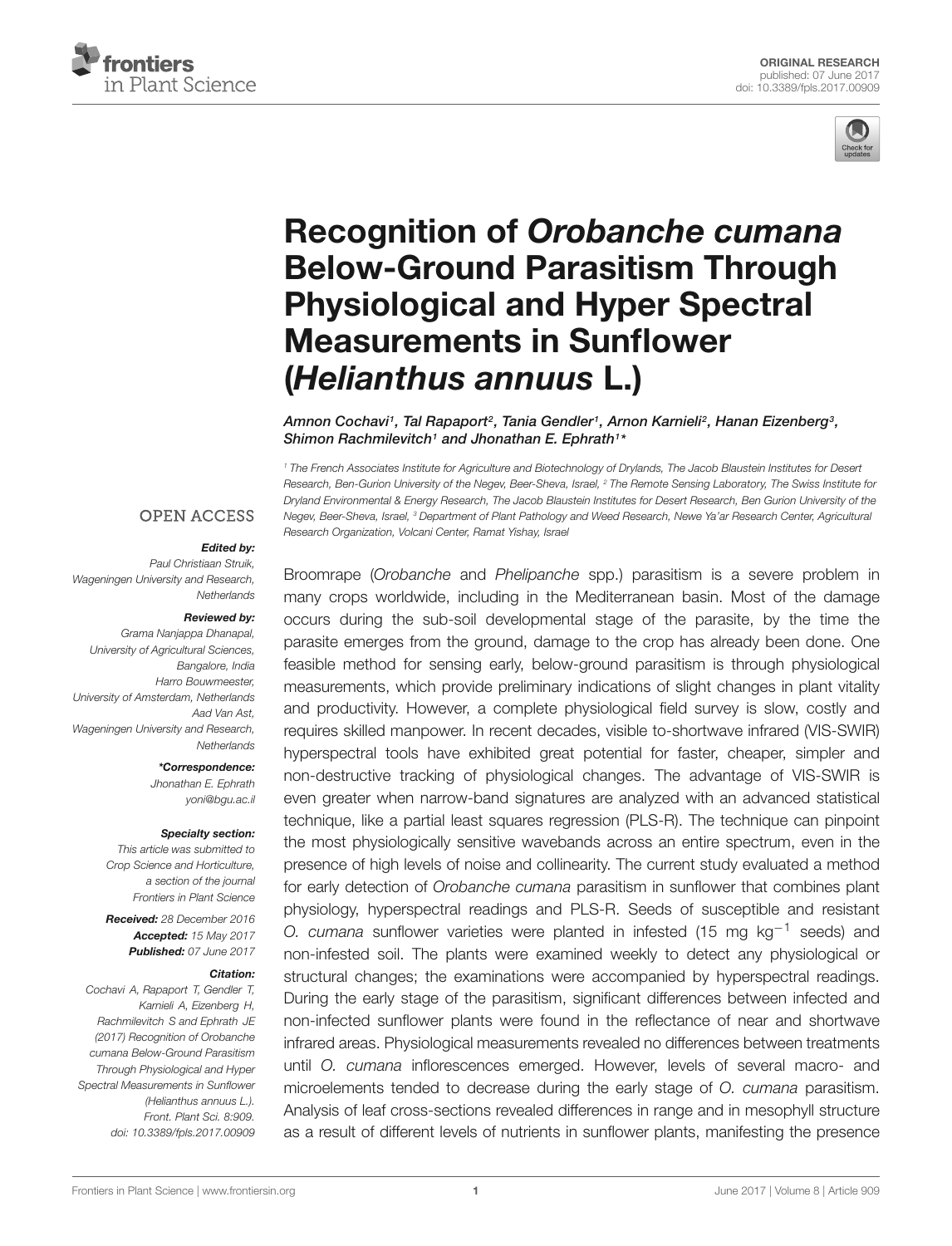of *O. cumana* infections. The findings of an advanced PLS-R analysis emphasized the correlation between specific reflectance changes in the SWIR range and levels of various nutrients in sunflower plants. This work demonstrates potential for the early detection of *O. cumana* parasitism on sunflower roots using hyperspectral tools.

Keywords: broomrape, early attachment, mesophyll, PLS-R, minerals content

# INTRODUCTION

For many years, the underground development of root parasitic plants has been a mystery for both researchers and farmers. Broomrape parasitism of host crop roots is generally recognized only when parasite inflorescences break through the soil surface, at which point irreversible damage has already been done to the crop (Mauromicale et al., 2008; Longo et al., 2010). Over time, we have learned more about the below-ground developmental stages of parasitic plants (Heide-Jørgensen, 2013) and that the germination of parasitic seeds is triggered by specific hormonal signals in the root exudates of host plants (Yoneyama et al., 2010). After recognition, the parasite seed germinates and the rootlet grows toward the host's roots. Finally, the parasite penetrates the host's roots and forms a vascular connection with the host (Yoneyama et al., 2013). The parasite then starts to exploit the host's water, mineral and energy resources, slowly accumulating biomass in preparation for its final stage of aboveground inflorescence (Westwood, 2013). In general, more severe infestations will lead to greater crop damage (Grenz et al., 2008).

Several methods have been developed over the years to reduce damage to sunflower (Helianthus annuus L.) caused by Orobanche cumana Waller, Sunflower Broomrape (Orobanchaceae family). Castejon-Munoz et al. (1993) showed that earlier sowing dates reduces parasite-induced damage to sunflowers. However, the utility of that method is limited, due to yield reductions caused by shifting sowing dates earlier into a period of cooler weather. Another approach for managing O. cumana parasitism is the development of resistant cultivars. However, such resistance is temporary and, after several growth cycles, a new strain of broomrape is usually able to parasitize the crop (Rubiales et al., 2009). A different approach to parasite management is the application of low rates of herbicides, which can reduce parasite damage in many crops (Eizenberg et al., 2012a; Cochavi et al., 2015). In practice, as the herbicide is transported from the foliage through the host vessels down to the parasite's tubercle, the parasite is injured (Eizenberg et al., 2012a). In this context, the rate and timing of herbicide applications to host foliage are crucial for optimal parasite management (Eizenberg et al., 2006); inaccurate herbicide application can lead to crop damage caused by the untreated parasite or too high doses of herbicide.

To predict the timing of the underground development of O. cumana, a thermal model was constructed (Eizenberg et al., 2012b). Using this model, a low rate of imazapic (an acetolactate synthase inhibitor) applied at the tubercle stage of parasite development provides highly effective control. Despite the efficacy of this herbicide, the thermal model predicts parasite development based on uniform spatial distribution of the parasite

in the field, i.e., that essentially all host plants in the field are infected. Therefore, even non-parasitized plants are sprayed with herbicide, which can lead to unnecessary herbicide use and crop injury.

The use of physiological measurements can provide early evidence of parasite attachment to host roots. The advantage of physiological measurements lies in their ability to highlight changes in plant status before those changes become visible (Levitt, 1980). Nevertheless, to date, substantial broomraperelated physiological changes have been reported only after the parasite's inflorescence has already appeared above ground level (Barker et al., 1996; Alcántara et al., 2006), at which point herbicide applications are virtually ineffective in improving crop yield. Moreover, physiological measurements often require proficient manpower and intrusive instruments and may prove to be time- and cost-ineffective, due to biotic and abiotic variability in the field. A plausible solution to this latter issue is the use of hyperspectral remote-sensing instruments, which offer a faster, cheaper and non-destructive way to assess crop physiology (Mulla, 2013). Specifically, narrow-band visible (VIS, 350–700 nm) to shortwave infrared (SWIR, 1400–1700 nm) sensors are suitable for this purpose; they are sensitive enough to monitor slight changes in various biochemical properties (Blackburn, 2007).

Over the years, variations in numerous physiological properties have been spectrally monitored with such equipment, including changes in leaf water balance (Dzikiti et al., 2010), nutrient status (Menesatti et al., 2010), pigment content (Garrity et al., 2011), xanthophyll cycle activity and fluorescence (Rapaport et al., 2015) and more (Mulla, 2013). In the context of parasites, a previous study found changes in the reflectance of O. cumana-infected sunflower leaves illuminated by UV light (Ortiz-Bustos et al., 2016). Researchers found differences in the reflectance of wavelengths of 680 and 740 nm, which were related to changes in chlorophyll content and functioning.

Despite the potential advantages of hyperspectral signatures, narrow-band datasets tend to be highly noisy and therefore require the use of dimensionality-reduction techniques (Mariotto et al., 2013). Specifically, since only a few principal wavelengths of the entire VIS-SWIR spectrum are strongly correlated with physiological variables, whilst the rest are actually redundant – negatively affecting the derivation of indices – the use of optimal wavelength-selection processes is essential (Wold et al., 2001). This issue can be addressed by employing advanced statistical techniques, such as the partial least squares regression (PLS-R) method (Wold et al., 2001). That method was previously shown to be effective for highlighting the most physiologically sensitive wavebands and producing reliable spectral models (e.g., Rapaport et al., 2015). In practice, the PLS-R technique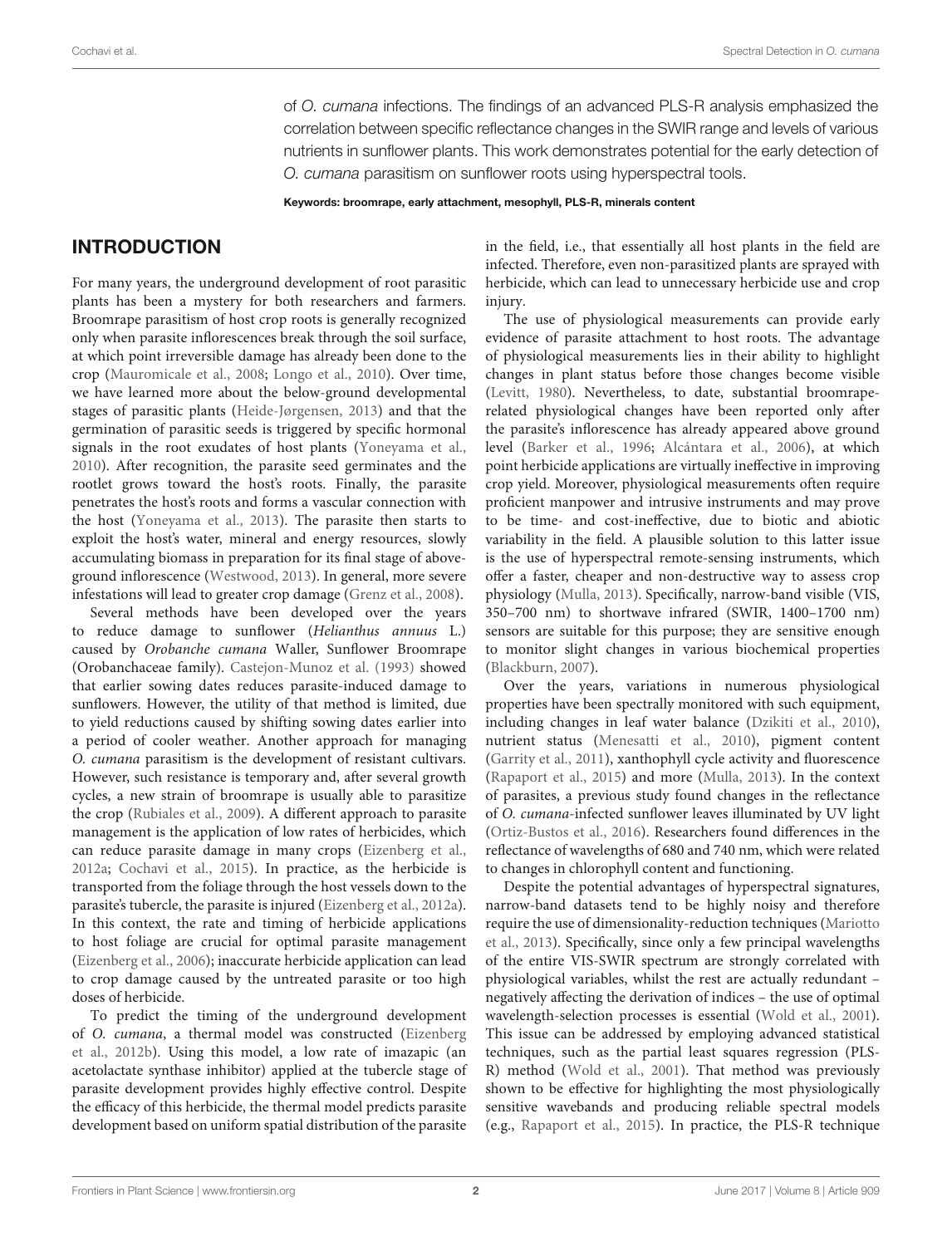can be used to correlate collinear, noisy and distribution-free datasets, even when the number of predictors greatly exceeds the number of predictions – making it very suitable for dealing with hyperspectral signatures. Geladi and Kowalski (1986) demonstrated the superiority of targeted indices over traditional and broad-band spectral models.

This study focuses on the relationship between O. cumana parasitism and the reflectance of the host sunflower leaves. During the study, susceptible and resistant plants were examined, in order to evaluate the effect of O. cumana parasitism on different varieties of sunflowers. Physiological, anatomical, and chemical measurements of plant foliage were simultaneously taken. Statistical analysis, using commercially available software, was then applied to the measurements, to determine whether correlations exist between specific wavelengths and physiological, structural, and chemical changes in the leaf.

# MATERIALS AND METHODS

#### Plant Material and Growth Conditions

Sunflower seeds (cv. D. Y. 3, which is O. cumana-susceptible, and cv. Emek 3, which is O. cumana-resistant; Sha'ar Ha'amakim Seeds, Sha'ar Ha'amakim, Israel) were sown. The seeds were planted in 4-L pots filled with infested or non-infested soil (Newe Ya'ar soil, Chromic Haploxererts, fine clayey, montmorillonitic, thermic, 55% clay, 25% silt and 20% sand, 2% organic matter and pH 7.2). Parasitic O. cumana seeds were brought from the Newe Ya'ar Research Center's collection. These seeds were collected in 2010 from Havat Gadash, Hahula Valley, Israel. The seeds were passed through a 300-mesh sieve and stored in the dark at 4◦C. A germination test was performed under standard conditions at 25<sup>°</sup>C, with germination stimulated by the synthetic stimulant GR-24 (Yoneyama et al., 2013), which is commonly used for broomrape germination tests. The GR-24 was applied at a rate of 10 mg kg−<sup>1</sup> after 12 days of pre-conditioning, resulting in a germination rate of 84%. Parasite seeds were mixed into the soil using a 50 L cement mixer, creating a concentration of 15 mg kg−<sup>1</sup> . Over the course of the experiment, soil temperature was monitored using temperature data-loggers (UA-001-08 data logger, Onset, Co., Bourne, MA, United States) buried at a depth of 10 cm. The parasite's below-ground attachment was estimated using the thermal model developed by Eizenberg et al. (2012b). Over the course of the experiment, parasite development was also monitored visually by selecting pots, gently removing soil from the sunflower plants, washing their roots and examining any parasite development, as described by Eizenberg et al. (2006). Measurements were conducted as follows: the first measurements after two true leaves developed [23 days after planting (DAP)]; the second measurements after O. cumana tubercles were established on the host roots (31 DAP); the third measurement after 63% of O. cumana tubercles were established on the host roots (36 DAP); and the last measurement after O. cumana inflorescences emerged above the ground level (51 DAP). Pots were opened in order to validate O. cumana development according to the model. Each treatment contained 23 pots, with eight used for each of the measurements.

Plants were grown in a semi-controlled greenhouse (Midreshet Ben-Gurion, Ramat Hanegev, Israel) in which temperatures ranged between 20 and 30◦C, with a radiation level of 800 µmol photons  $m^{-2}$  s<sup>-1</sup> at midday. Plants were irrigated using 2 l h<sup>-1</sup> drippers, for field capacity plus 10% in order to remove salts from the upper soil level. Run off water was monitored in order to evaluate the water required by the plants in the different treatments. Fertilizer (27:10:17 N-P-K) was applied through the drip-irrigation system at a rate of 1 g fertilizer/500 L water. Fertilizer application began 14 DAP, after the sunflower plants had begun to develop true leaves.

## Spectral Measurements

Adaxial hyperspectral radiance was measured with a Pro-FR Field Spectrometer (Analytical Spectral Devices, Inc., Boulder, CO, United States) coupled to an 1800-12S Integrating Sphere (Li-Cor, Inc., Lincoln, NE, United States). The signatures were collected within the 350–2500 nm spectrum at a resolution of 1 nm and were normalized into reflectance units by frequently taking supplementary readings of  $BaSO<sub>4</sub>$  tablets. Measurements were taken from the youngest fully matured leaf, three measurements from each leaf and total of eight replicates, at midday. During the same period, physiological measurements were taken under clear, cloudless skies.

#### Physiological Measurements

Physiological measurements were taken starting after the formation of two true leaves (23 DAP); each of the measurements included eight replicates. All measurements were taken from the youngest fully matured leaf. Photosynthesis and transpiration rate, stomatal conductance, and vapor pressure deficit (VPD) were measured with a portable infra-red gas analyzer (IRGA) system (Li-6400, Li-Cor, Lincoln, NB, United States). Nonphotochemical quenching (NPQ) was calculated based on the maximal fluorescence of the youngest fully matured leaf in the light  $(F_m')$  and dark-adapted  $(F_m, 30 \text{ min}$  adaptation time) as shown in Eq. (1):

$$
\frac{F_m - F_{m'}}{F_{m'}}\tag{1}
$$

(Bilger and Bjorkman, 1990), using a Mini-PAM I (Walz, Effeltrich, Germany) photosynthesis yield analyzer. Relative water content was measured according to Smart and Bingham (1974); for each measurement, the youngest fully matured leaves were taken from four plants from each treatment. Chlorophyll content was measured as described by Bruinsma (1963): chlorophyll was extracted from leaf disks by soaking the disks overnight in dimethyl sulfoxide (DMSO), followed by spectrophotometer absorption measurements at wavelengths of 665 and 649 for chlorophyll  $a$  and  $b$  content evaluations, respectively.

## Determination of Leaf Mineral Content

After physiological measurements were taken, the youngest fully matured leaf samples were taken for mineral analysis and oven-dried for 48 h in 65◦C. Carbon, nitrogen, and hydrogen levels were measured using a FLASH 2000 CHNS/O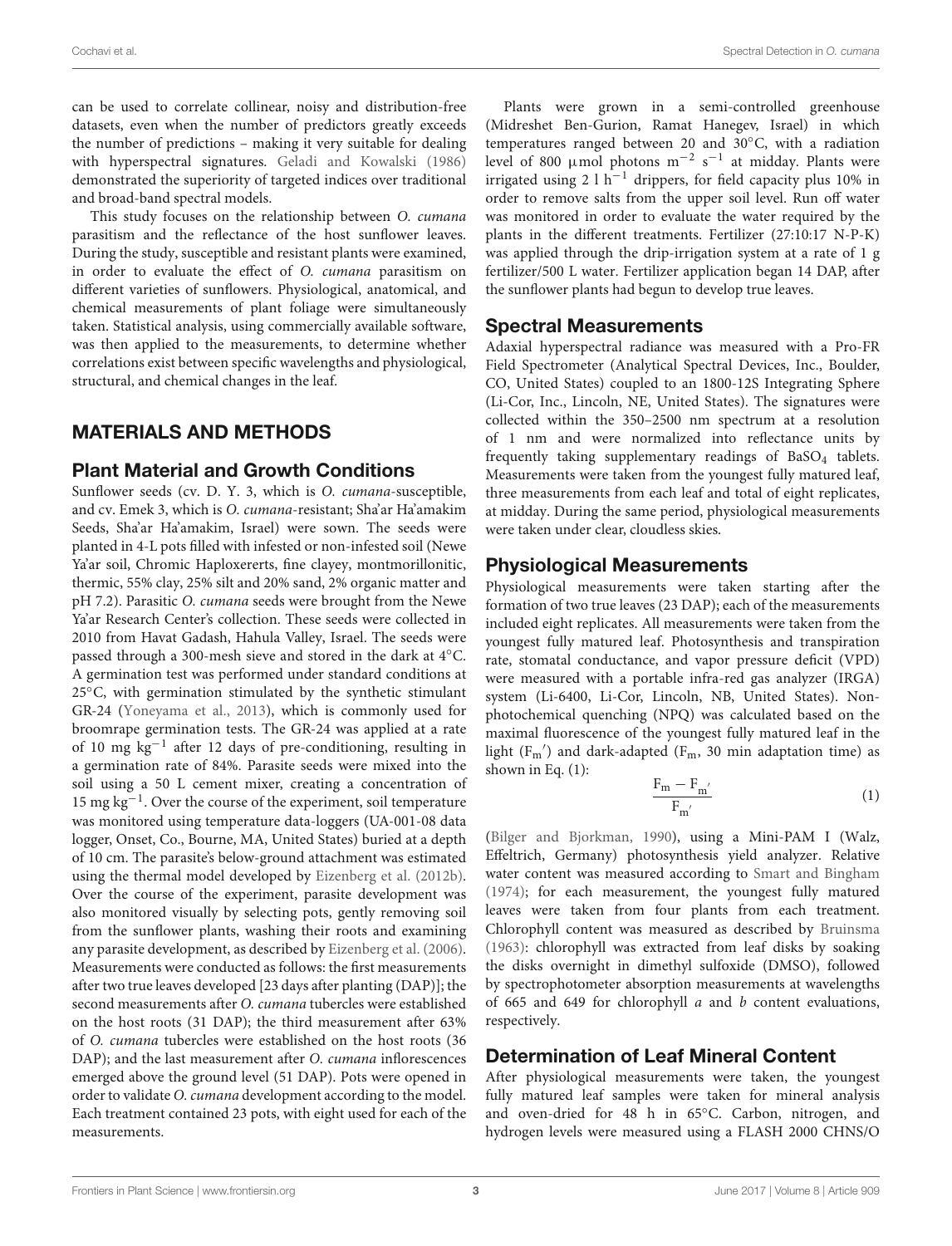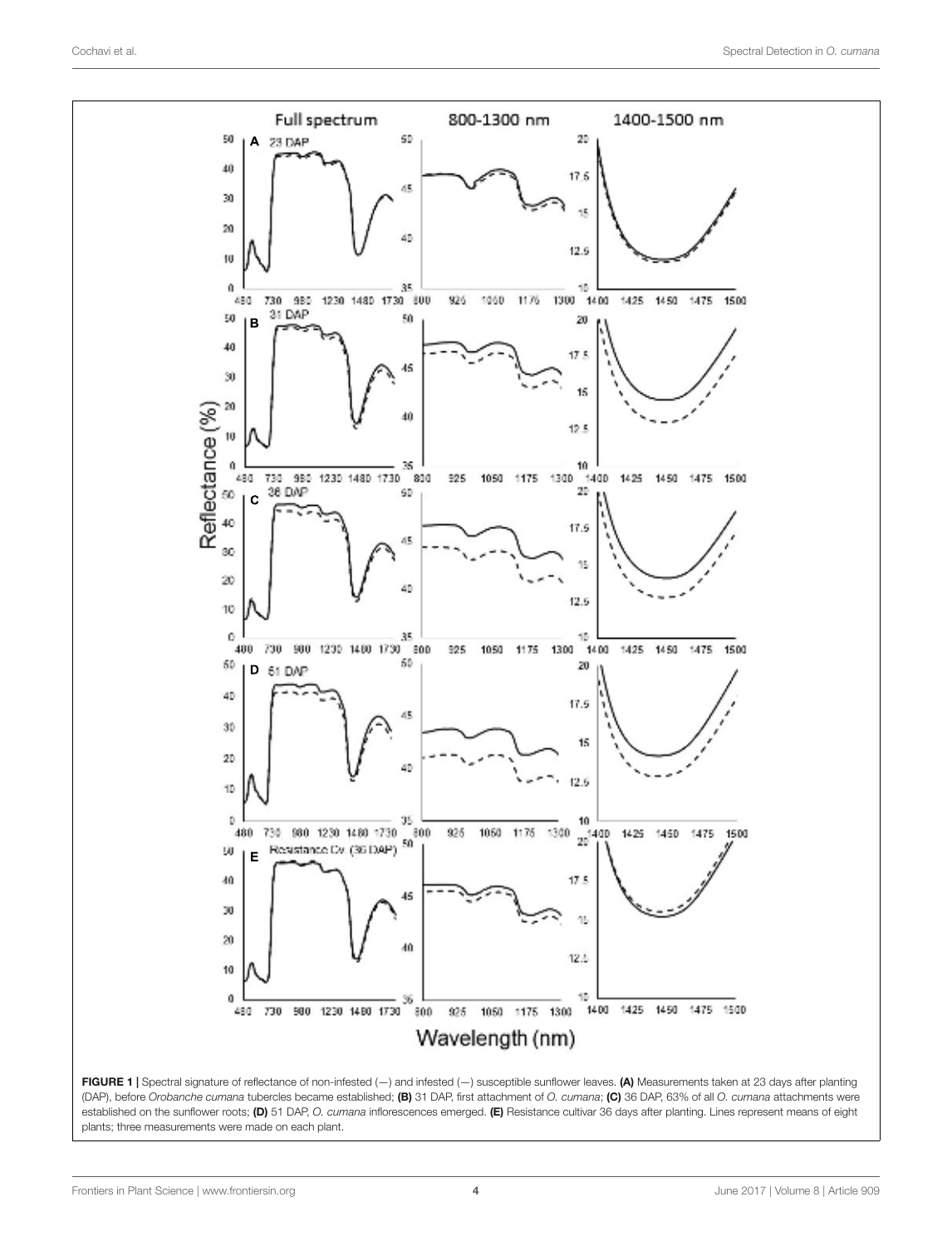

Analyzer (Thermo Fisher Scientific, Waltham, MA, United States). Additional mineral measurements were taken using Inductively Coupled Plasma Optical Emission Spectroscopy (ICP-OES, Varian 720 ES, Agilent Technologies, Santa Clara, CA, United States). Dry plant material was extracted by overnight ash in a 470◦C oven, followed by an extraction using nitric acid. Samples were diluted with double-distilled water before measurements were taken. At each time point, mineral

asterisks indicate significant differences between treatments (0.05  $\geq \alpha$ ).

measurements involving five replications per treatment were taken.

## Anatomic Analysis

Leaf tissue sections were taken from all treatments (susceptible and resistance cultivar, infected and non-infected plants) from the youngest fully matured leaf. Samples were taken from the widest part of the leaf without the central vein. Cross-sections were prepared as described by Rewald et al. (2012) and Rapaport et al. (2014). Digital images of the cross-sections were then taken with an Axio Imager A1 Light Microscope (Carl Zeiss Microscopy, Inc., TH, Germany) and  $6 \times 100$  magnification images were produced using its AxioVision 4.6.3 software. Crosssections were analyzed using Digimizer software (version 4.5.2, MedCalc Software, Ostend, Belgium). Measured parameters included tissue width and air space capacity. Air-space volume was defined as the proportion of the air spaces of the total leaf area. To evaluate air-space capacity in a uniform manner, analyzed leaf sections were chosen specifically for minimal presence of leaf vessels within a fixed area (300  $\mu$ m  $\times$  300  $\mu$ m square).

#### Statistical Analysis

The experiment was utilized a random design with eight replications and analyzed using one-way ANOVA. Means were compared with Tukey's HSD test, using JMP software (vers. 7, SAS, Inc., Cary, NC, United States). Correlations between physiological measurements and specific wavelength changes were calculated using PLS-R (PLS\_Toolbox 7.03 software, Eigenvector Research, Inc., Manson, WA, United States) run in a MATLAB 7.12 environment (Mathworks, Inc., Natick, MA, United States), as explained in Rapaport et al. (2015). In short, (1) the independent (wavelengths) and dependent (physiology) variables were mean-centered during the pre-processing stage; (2) a PLS-R model was then built, and the contribution of all wavelengths was assessed using the variable importance in projection (VIP) statistic; (3) uncorrelated wavebands were then iteratively removed, to improve the model's accuracy; and (4)

TABLE 1 | Physiological measurements of infected and non-infected susceptible sunflower plants.

| <b>Treatment/DAP</b>                                              |                    | 23               | 31               | 36               | 51               |
|-------------------------------------------------------------------|--------------------|------------------|------------------|------------------|------------------|
| Carbon assimilation ( $\mu$ mol m <sup>-2</sup> s <sup>-1</sup> ) | Control            | $11.29 + 0.66$   | $12.20 + 0.74$   | $14.53 \pm 0.80$ | $11.74 \pm 1.94$ |
|                                                                   | O. cumana infected | $13.22 \pm 0.84$ | $11.27 + 1.05$   | $10.86 \pm 1.48$ | $9.76 \pm 1.30$  |
| Stomatal conductance (mol $m^{-2}$ s <sup>-1</sup> )              | Control            | $0.40 \pm 0.02$  | $0.30 \pm 0.02$  | $0.41 \pm 0.04$  | $0.24 \pm 0.06$  |
|                                                                   | O. cumana infected | $0.37 + 0.04$    | $0.23 + 0.02$    | $0.29 + 0.06$    | $0.19 \pm 0.03$  |
| Transpiration (mmol $m^{-2}$ s <sup>-1</sup> )                    | Control            | $6.74 \pm 0.21$  | $4.79 \pm 0.34$  | $6.56 \pm 0.46$  | $4.12 \pm 1.00$  |
|                                                                   | O. cumana infected | $6.28 \pm 0.40$  | $3.8 \pm 0.30$   | $4.78 \pm 0.76$  | $3.38 \pm 0.46$  |
| Non-photochemical quenching                                       | Control            | $2.46 + 0.22$    | $2.32 + 0.17$    | $2.72 + 0.26$    | $2.16 \pm 0.15$  |
|                                                                   | O. cumana infected | $2.12 \pm 0.16$  | $2.52 \pm 0.86$  | $2.63 \pm 0.39$  | $2.32 \pm 0.20$  |
| Relative water content (%)                                        | Control            | $75.61 + 2.42$   | $79.35 + 5.01$   | $86.84 + 7.50$   | $92.67 + 3.83$   |
|                                                                   | O. cumana infected | $72.79 \pm 1.41$ | $79.31 \pm 1.07$ | $85.44 \pm 4.30$ | $91.33 \pm 2.12$ |
| Chlorophyll content (mg $ ^{-1}$ )                                | Control            | $0.03 \pm 0.002$ | $0.04 + 0.004$   | $0.04 + 0.003$   | $0.04 \pm 0.002$ |
|                                                                   | O. cumana infected | $0.03 \pm 0.001$ | $0.04 + 0.002$   | $0.04 \pm 0.001$ | $0.03 \pm 0.001$ |
|                                                                   |                    |                  |                  |                  |                  |

*Orobanche cumana tubercles appear first in measurements done 31 DAP. Carbon assimilation, stomatal conductance, transpiration, and non-photochemical quenching include eight replications; relative water content, and chlorophyll content include four replications. Means comparison was done using one -way analysis of variance with Student's t-test (*α < *0.05). The result represents the mean* ± *SE.*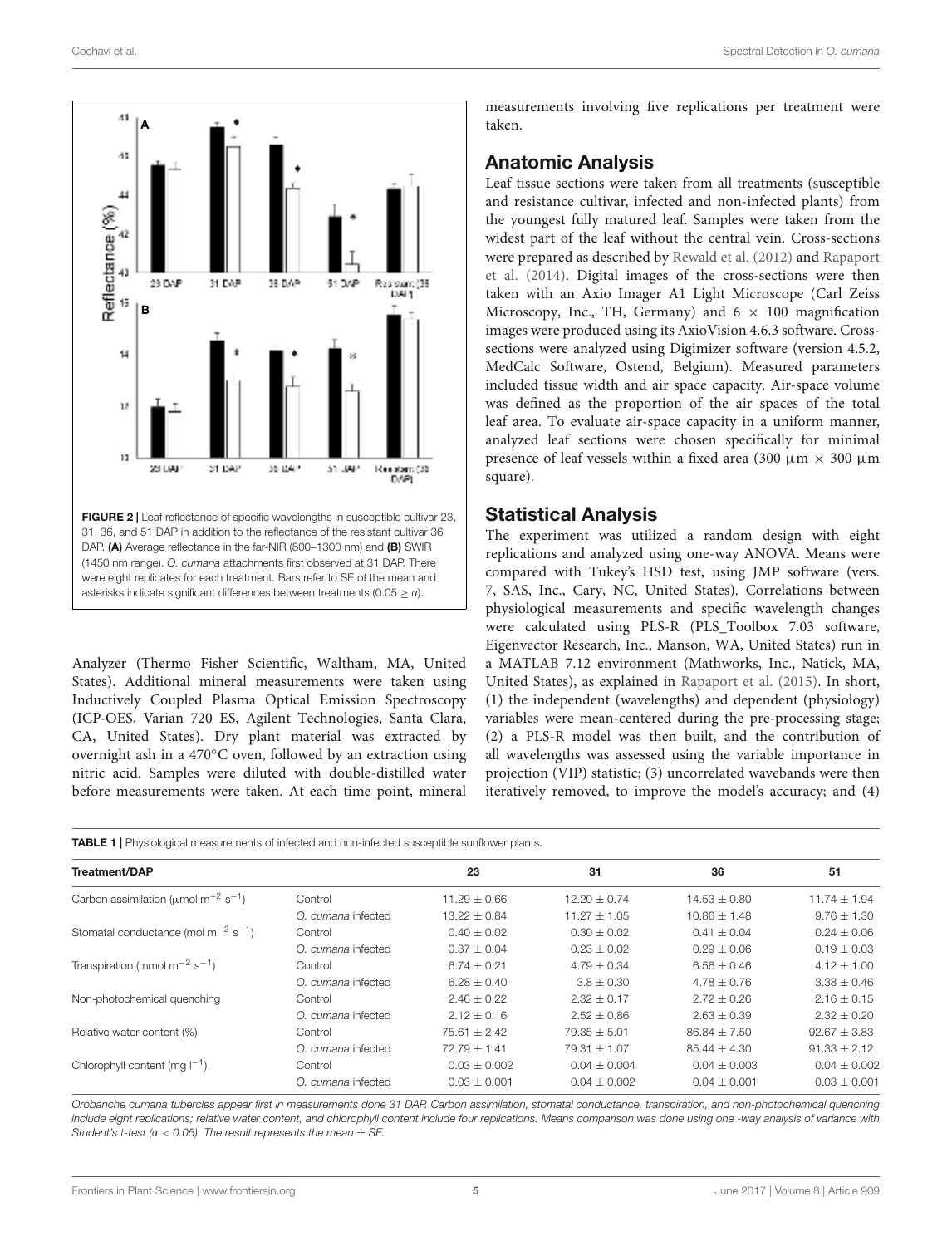

once no more areas for improvement were found, the robustness of the best model and of the most physiologically sensitive were assessed by considering the latent variable (LV) amount and the ability to explain the variation in the datasets. All the parameters were tested twice, once separately (physiological separately, minerals content, and anatomic cross-section separately) and after that in one experiment. Therefore only the second experiment is presented.

# **RESULTS**

#### Spectral Measurements

The spectral signatures of the susceptible sunflower leaves indicated that O. cumana parasitism mainly affects reflectance in the far-NIR and SWIR wavebands. The first measurement was taken at 23 DAP and, at that time, no differences were seen between infested and non-infested pots (**Figure 1A**). At the next measurement (31 DAP), after O. cumana attachment appear on the host roots, differences in the reflectance between infected and uninfected susceptible plants were noted. These differences were pronounced in the far-NIR waveband, between 800 and 1300 nm. The reflectance level of the leaves of sunflower plants infected with O. cumana was found to be 1% lower in that range. Additional differences were found in the 1400–1500 nm range, wherein the reflectance of plants infected with O. cumana decreased by 1.5% (**Figure 1B**). The next measurement (36 DAP) conducted after 63% of the tubercle appear on the host roots according to the model, the reflectance differences between treatments were greater in the far-NIR range, but not in the SWIR range (∼2% between treatments; **Figure 1C**). Furthermore, after the emergence of O. cumana inflorescences, the gap between treatments in the NIR area remained the same as they had been during the earlier measurements (**Figure 1D**).

During the experiment, no O. cumana development on the resistant cultivar roots was observed. Examination of the reflectance of the leaves of plants of the resistant cultivar revealed no differences between treatments throughout the experiment (i.e., whether in infested and non-infested soil) (**Figure 1E**). Statistical analysis indicated that the differences in the far-NIR and SWIR areas after O. cumana attachment are significant (**Figure 2**).

## Physiological Measurements

Physiological measurements taken over the course of the experiment indicated no significant differences at the early attachment stage. No statistically significant differences were observed in the carbon assimilation, stomatal conductance, and transpiration rate of the parasitized plants compared with those of the control plants at any of the stages of parasite development (23–51 DAP). NPQ measurements also revealed no differences over the course of the experiment. Relative water content was similar in the infected and non-infected plants. Chlorophyll content did not show any significant differences until the O. cumana inflorescences emerged (**Table 1**). During the experiment, no physiological differences were found in the resistant cultivar between infested and non-infested pots.

## Mineral Evaluations

Evaluations of leaf mineral content revealed differences in carbon and hydrogen values. Mineral contents were higher in the infected plants, as compared to the non-infected ones (**Figure 3**). However, no consistent pattern of differences in nitrogen content was observed among the different treatments.

The levels of other minerals were measured using ICP technology. Significant differences were found in the levels of the macro-elements potassium, phosphorus, magnesium, and sulfur between the infected and non-infected plants during the early stage of parasite development (**Figures 4A–D**). By contrast, the calcium content did not vary between the treatments (data not shown). Differences were noted in the levels of the microelements zinc and boron (**Figures 4E,F**, respectively). For all of these elements, the differences were more pronounced at the early attachment stage (starting at 31 DAP). The levels of other elements such as chlorine, sodium, iron and manganese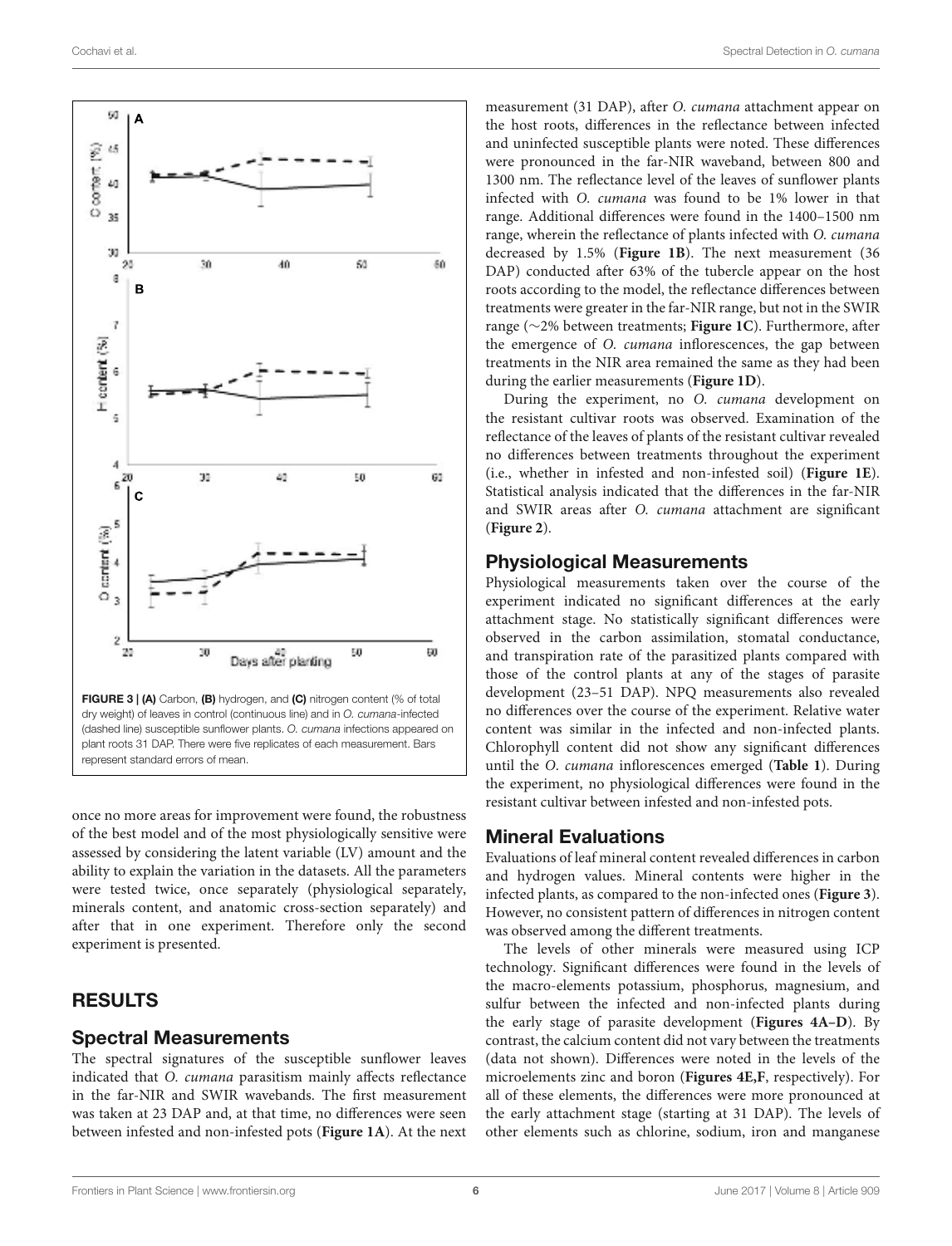



remained similar between treatments, and changed only after the emergence of the parasite (data not shown). No mineral content differences were found in the resistant cultivar between infested and non-infested pots at any time during the experiment.

# Anatomical Analysis of Leaf Cross-Sections

On the first sampling date, no differences were found between the leaves of the control sunflower plants and

those infected with O. cumana. In both treatments, relative air-space capacity, in both the spongy and the palisade mesophyll, was about 40%. However, a short time after the first O. cumana attachments appeared, differences were noted between treatments (**Figure 5**). The relative air-space capacity in the mesophyll of non-infected plants was about 20% on the following two sampling dates. By contrast, leaf cross-sections of O. cumana-infected plants exhibited air space capacity of about 30% (**Figure 5B**). Among the leaves of the resistant cultivar, no differences between infected and non-infected plants were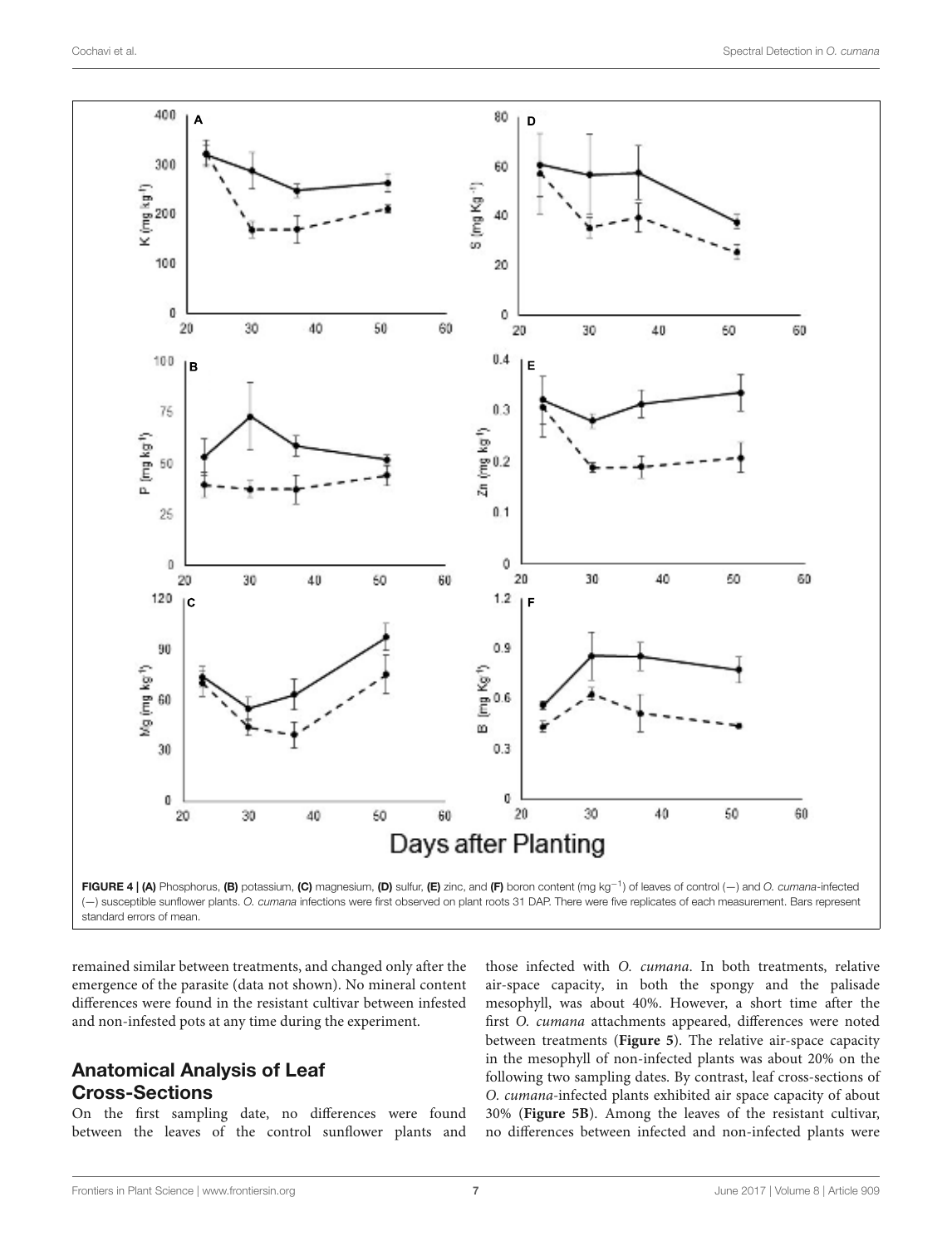

observed over the course of the experiment, therefore data not shown.

# PLS-R Analysis

Statistical analysis revealed a strong correlation between the levels of different nutrients in the leaves and the reflectance of specific wavelengths (**Figure 6** and **Table 2**). VIP statistics revealed the shared importance of the wavelengths in both the VIS (primarily around 675 nm) and SWIR (mainly around 1400–1500 nm) wavebands. Specifically, element-correlated wavelengths were found at 685 nm for potassium; 700 and 1400 nm for phosphorus; 690, 1000, and 1450 nm for magnesium (**Figure 6A**); 670 and 1450 nm for sulfur; and 690 and 1400 nm for boron. However, zinc-correlated wavelength VIP scores were lower (**Figure 6B**).

Reflectance at the chosen wavelengths and the relative size of air spaces in the leaf cross-sections were highly correlated. Before the parasite attached, no significant differences in relative airspace capacity were noted between the treatments (**Figure 7A**). However, after the attachment of O. cumana to the sunflower roots, significant differences in air-space capacity were noted (**Figures 7B,C**).

# **DISCUSSION**

Over the years, many options have been suggested for the management of root parasites. The timing for applying herbicides is crucial; they must be applied when the parasite is in its early developmental stage underground. However, the spatial distribution of parasites in the field are not considered when applying the herbicides. Hence, unnecessary herbicide applications are common. In this study, a non-destructive method detecting early parasitism was developed.

Hyperspectral measurements of leaves of infected and noninfected susceptible sunflower plants revealed that the first parasite attachments causes changes in the VIS-SWIR reflectance signature of sunflower leaves. Unlike other stress responses, which have been found to induce changes in the VIS range (350–700 nm; Rapaport et al., 2015), no changes in this range were noted in this study. Nonetheless, changes were detected in the NIR and SWIR ranges. Thus, the difference in the reflectance of the different treatments was greater on the following measurement time-points. These results are somewhat similar to those of Ortiz-Bustos et al. (2016), who demonstrated that differences in the leaf fluorescence of O. cumana-infected vs. non-infected sunflower plants are pronounced at 680 and 740 nm after UV light induction. By using UV-induced multicolor fluorescence imaging, the researcher found differences in the wavebands fluorescence. In this experiment, we measured the reflectance of a broad spectrum of wavelengths and noted differences at additional wavelengths in the non-visible light spectrum. The reflectance difference between treatments are thought to be related primarily to tissue structure and water absorption in the leaf (Carter, 1991; Rapaport et al., 2015).

Several physiological measurements were carried out over the course of this experiment, for early detection of the parasite. None of the measurements revealed any differences between treatments in the early stage of the parasitism. This finding is similar to those of previous studies (Barker et al., 1996; Hibberd et al., 1998), which demonstrated that the maintenance of plant functioning during parasite development is essential, due to the parasite's need for the energy and sugar produced by the host. Therefore, a decrease in plant functioning occurs only after the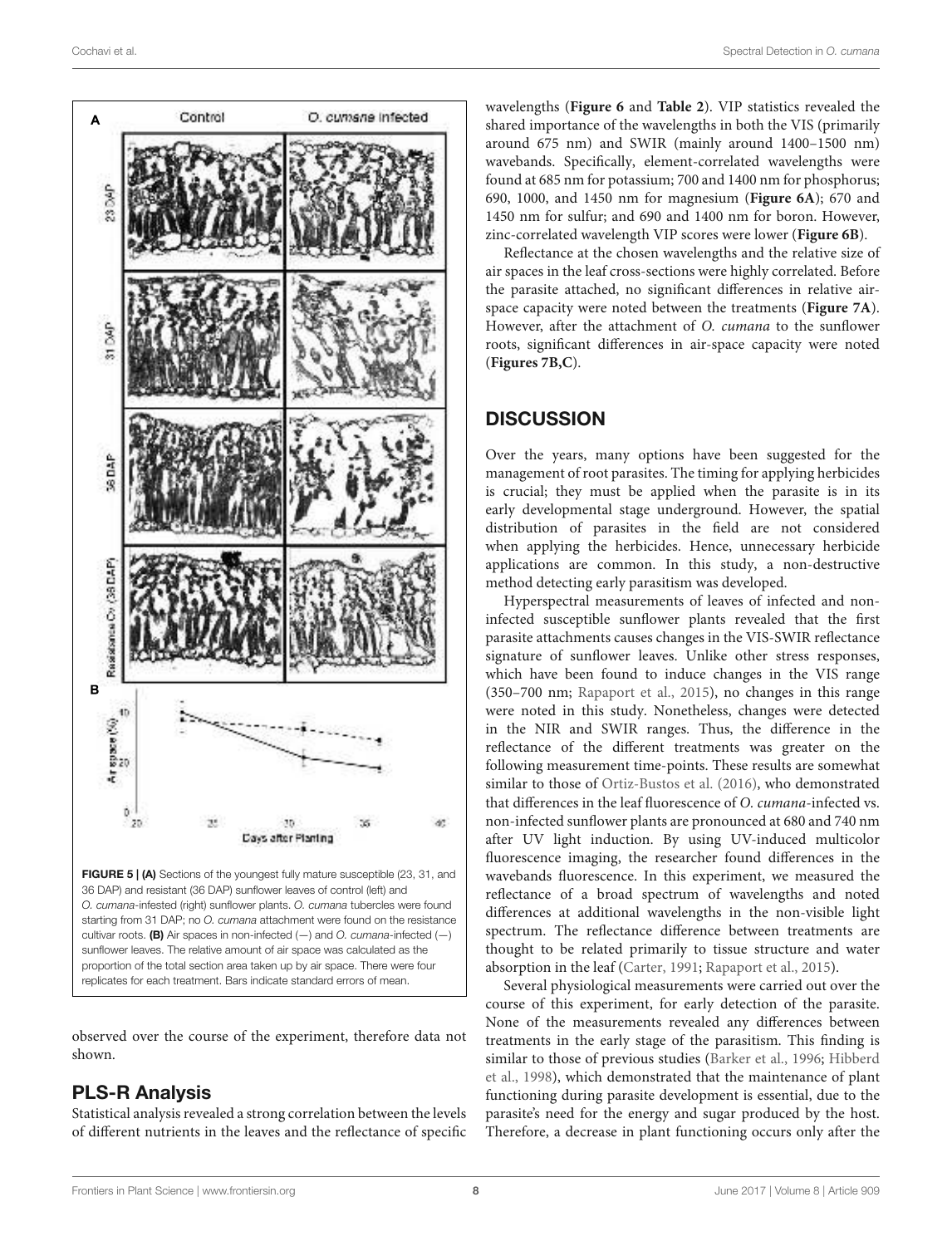

parasite completes its life cycle. Although Ortiz-Bustos et al. (2016) reported inconsistent changes in chlorophyll content, in this study, no changes were seen in chlorophyll content. Moreover, no differences in the chlorophyll-related waveband (650–700 nm) were noted between the infected and non-infected plants.

As an obligate parasite, O. cumana gets all of its essential nutrients from its host. Furthermore, parasite development on host plant roots reduces the mineral content of the host plant (Westwood, 2013). In this experiment, reductions in the levels of several minerals (including essential macro- and microelements) were observed. The most significant reduction in the infected plants was found in levels of potassium, a very mobile element related to plant osmotic regulation. All of the other elements examined are known to be mobile or semimobile in the plant and can move rapidly to a strong sink.

Carbon and hydrogen, however, showed an opposite pattern between treatments during the experiment; their levels increased (**Figure 3**). The relative increase in carbohydrate content can be explained by the increased demand for carbohydrates in the newly created sink, which leads to higher production of carbohydrates in the leaves (Nandula et al., 2000). Similar results were demonstrated in Phelipanche aegyptiaca parasitism of carrot and tomato (Nandula et al., 2000; Shilo et al., 2016). Another possible explanation is that a decrease in mineral content in the tissue leads to relative increases in the carbohydrate content. The results of this study contradict results of a previous study concerning the effect of O. cumana parasitism on mineral concentrations in sunflower leaves. However, that study dealt with O. cumana only after inflorescence emergence (Alcántara et al., 2006), while the current work focuses on earlier stages of the parasitism.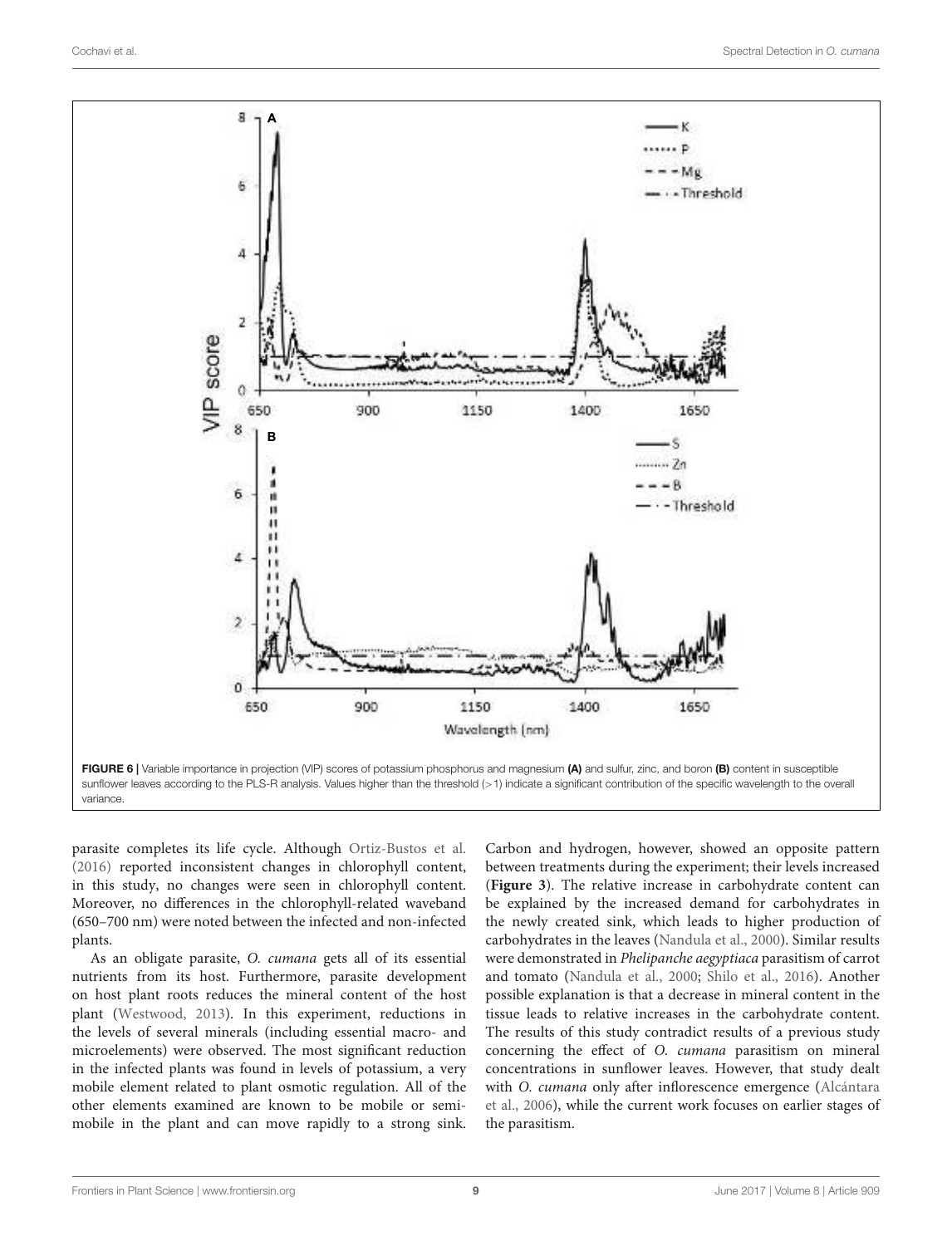TABLE 2 | Evaluation of different elements partial least squares regression (PLS-R) models.

| Element | <b>Explained</b><br>variance (%) | $R^2$ | <b>RMSEC</b> | $Q_3 - Q_1$ | <b>RPIQ</b> |
|---------|----------------------------------|-------|--------------|-------------|-------------|
| Κ       | 75.18                            | 0.74  | 54.41        | 329.10      | 6.05        |
| P       | 38.68                            | 0.36  | 16.61        | 112.09      | 6.75        |
| Mg      | 79.44                            | 0.73  | 13.85        | 98.43       | 7.11        |
| Zn      | 72.86                            | 0.69  | 0.07         | 0.38        | 5.28        |
| S       | 63.97                            | 0.52  | 17.55        | 103.63      | 5.90        |
| B       | 41.9                             | 0.42  | 0.17         | 1.03        | 6.15        |
|         |                                  |       |              |             |             |

*Each model was built from 40 observations (five replicates from two treatments over four time points), and include six latent variables. Q*3*-Q*1*, maximal element range between samples; RPIQ, (Q*3*-Q*1*)/RMSEC. Mineral contents are in mg Kg*−<sup>1</sup> *.*

The most noteworthy change found to be caused by O. cumana infection was the change in the relative amount of air space in the leaf mesophyll. This change in the mesophyll tissue was detected almost exactly at the predicted time for the first O. cumana attachment, according to Eizenberg et al. (2012b). Previously, changes in mesophyll tissue have been recorded in response to salinity stress and water deficit (Delfine et al., 1998; Rapaport et al., 2015). These studies demonstrated reduction in the mesophyll content and organization, caused by stress. Even earlier research demonstrated mesophyll disintegration caused by osmotic stress (Giles et al., 1974), stress known to induce abscisic acid metabolism in the plant (Zhu, 2002). Moreover, plant parasites are known to increase abscisic acid content in the host plant (Frost et al., 1997). This study demonstrates an instant relationship between O. cumana attachment and mesophyll disintegration. The observed damage to the mesophyll tissue can be explained by changes in mineral availability, primarily potassium, due to the new sink demands. Potassium deficit, due to it mobility, can lead to dramatic changes in the mesophyll structure (Zhao et al., 2001; Battie-Laclau et al., 2014).

Correlation between leaf mineral content and reflectance at specific wavelengths indicate that the changes in reflectance in the SWIR range are highly correlated with changes in levels of potassium, phosphorus, magnesium, and boron in the leaf. These related changes are known from previous work on mineral deficits in leaves (Al-Abbas et al., 1972). In addition, the statistical analysis revealed a high correlation between nutrient content and reflectance in the 650–750 nm range. However, no changes in reflectance related to O. cumana parasitism were observed within this range. The statistical analysis apparently revealed differences that were underway, but not yet manifested in a change in reflectance. Also, reflectance within this range is known to correlate closely with chlorophyll content and fluorescence (Ercoli et al., 1993) but no differences in chlorophyll content were noted in this study.

Changes in leaf structure and mesophyll structure, in particular, are known to be related to changes in far-NIR (800–1300 nm) reflectance (Johnson et al., 2005; Ollinger, 2011). Although PLS-R analysis revealed no differences in this area, the statistical analysis of the reflectance at these wavelengths revealed developing difference in this area after O. cumana attachment. The difference in reflectance between the O. cumana-infected and



non-infected control plants increased after attachment, from 1% after attachment to 2.5% after the emergence of the O. cumana inflorescences. The different treatments had a differential effect on the correlation between reflectance in the NIR range and leaf air space only after O. cumana attachment, indicating that reflectance within this range is indicative of O. cumana parasitism. Hence, use of these specific wavelengths can lead to good early detection of O. cumana in sunflower. Moreover, data from the control samples of resistant cultivar demonstrated that the presence of parasite seeds in the soil had no effect on leaf spectral, physiological and mineral content, nor on leaf mesophyll structure. Furthermore, the use of resistant variety support our assumption that the differences between the infected and noninfected sunflower are due to the parasitism and not from other physiological stresses.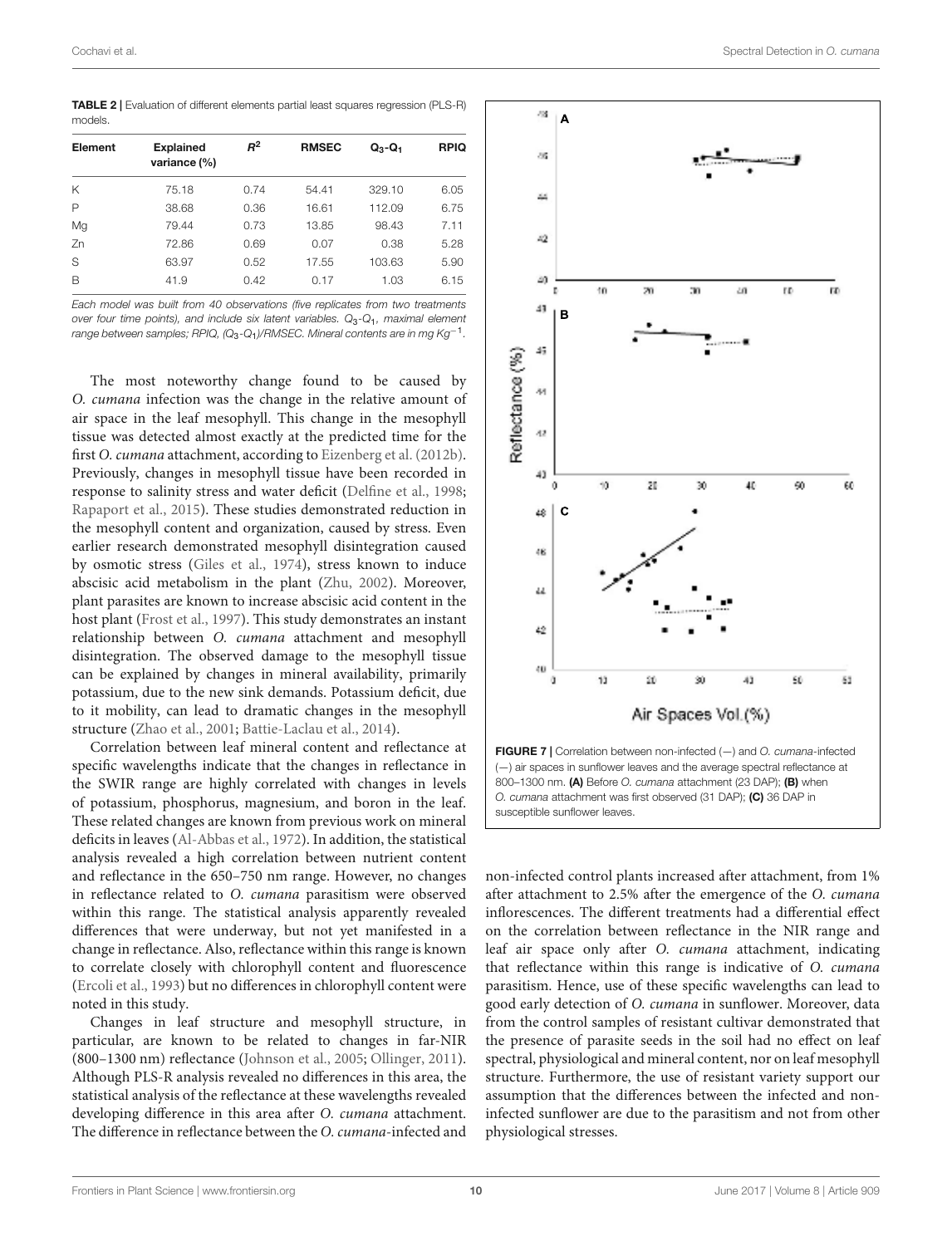# **CONCLUSION**

Effective management of O. cumana requires the application of herbicide at the early stage of parasitism, at which point no external effects are visible. This study stresses two points. First, O. cumana causes rapid changes in leaf nutrient content, which lead to immediate changes in the structure of the leaf mesophyll of the host. Second, these changes can be observed using hyperspectral equipment. Combining the thermal model developed by Eizenberg et al. (2012b) with hyperspectral imaging should enable detection of the spatial distribution of the parasite at an early stage of parasitism. Future work should focus on how this integrated model can be applied in the field.

## **REFERENCES**

- Al-Abbas, A. H., Barr, R., Hall, J. D., Crane, F. L., and Baumgardner, M. F. (1972). spectra of normal and nutrient-deficient maize leaves. Agron. J. 66, 16–20. doi: 10.2134/agronj1974.00021962006600010005x
- Alcántara, E., Morales-garcía, M., and íaz-sánchez, J. D. (2006). Effects of broomrape parasitism on sunflower plants: growth, development and mineral nutrition. J. Plant Nutr. 29, 1199–1206. doi: 10.1080/01904160600767351
- Barker, E. R., Press, M. C., Scholes, J. D., and Quick, W. P. (1996). Interactions between the parasitic angiosperm Orobanche aegyptiaca and its tomato host: growth and biomass allocation. New Phytol. 133, 637–642. doi: 10.1111/j.1469- 8137.1996.tb01932.x
- Battie-Laclau, P., Laclau, J., Beri, C., Mietton, L., Muniz, M. R. A., Arenque, B. C., et al. (2014). Photosynthetic and anatomical responses of Eucalyptus grandis leaves to potassium and sodium supply in a field experiment. Plant Cell Environ. 37, 70–81. doi: 10.1111/pce.12131
- Bilger, W., and Bjorkman, O. (1990). Role of the xanthophyll cycle in photoprotection elucidated by measurements of light-induced absorbance changes, fluorescence and photosynthesis in leaves of Hedera canariensis. Photosynth. Res. 25, 173–185. doi: 10.1007/BF00033159
- Blackburn, G. A. (2007). Hyperspectral remote sensing of plant pigments. J. Exp. Bot. 58, 855–867. doi: 10.1093/jxb/erl123
- Bruinsma, J. (1963). The quantitative analysis of chlorophylls a and b in plant extracts. Photochem. Photobiol. 2, 241–249. doi: 10.1111/j.1751-1097.1963. tb08220.x
- Carter, G. A. (1991). Primary and secondary effects of water content on the spectral reflectance of leaves. Am. J. Bot. 78, 916–924. doi: 10.2307/2445170
- Castejon-Munoz, M., Romero-Munoz, F., and Garcia-Torres, L. (1993). Effect of planting date on broomrape (Orobanche cernua Loefi.) infections in sunflower (Helianthus annuus L.). Weed Res. 33, 171–176. doi: 10.1111/j.1365-3180.1993. tb01930.x
- Cochavi, A., Achdari, G., Smirnov, Y., Rubin, B., and Eizenberg, H. (2015). Egyptian broomrape (Phelipanche aegyptiaca) management in carrot under field conditions. Weed Technol. 29, 519–528. doi: 10.1614/WT-D-14-00140.1
- Delfine, S., Alvino, A., Zacchini, M., and Loreto, F. (1998). Consequences of salt stress on conductance to CO2 diffusion, Rubisco characteristics and anatomy of spinach leaves. Aust. J. Plant Physiol. 25, 395–402. doi: 10.1071/PP97161
- Dzikiti, S., Verreynne, J. S., Stuckens, J., Strever, A., Verstraeten, W. W., Swennen, R., et al. (2010). Determining the water status of Satsuma mandarin trees [Citrus Unshiu Marcovitch] using spectral indices and by combining hyperspectral and physiological data. Agric. For. Meteorol. 150, 369–379. doi: 10.1016/j.agrformet.2009.12.005
- Eizenberg, H., Aly, R., and Cohen, Y. (2012a). Technologies for smart chemical control of Broomrape (Orobanche spp. and Phelipanche spp.). Weed Sci. 60, 316–323. doi: 10.1614/WS-D-11-00120.1
- Eizenberg, H., Hershenhorn, J., Achdari, G., and Ephrath, J. E. (2012b). A thermal time model for predicting parasitism of Orobanche cumana in irrigated

# AUTHOR CONTRIBUTIONS

AC: performed greenhouse measurements, data analysis, and writing the manuscript. TR: performed greenhouse spectral measurements and PLS-R analysis. TG: performed anatomic cross-sections. AK: support in data analysis and writing. HE: head of the lab on parasitic weeds. SR: support in data analysis and writing. JE: support in data analysis and writing.

# ACKNOWLEDGMENT

The authors wish to thank the Chief Scientist of the Israel Ministry of Agriculture and the ICA in Israel Foundation for partial support in this study.

sunflower — field validation. F. Crops Res. 137, 49–55. doi: 10.1016/j.fcr.2012. 07.020

- Eizenberg, H., Colquhoun, J. B., and Mallory-Smith, C. A. (2006). Imazamox application timing for small broomrape (Orobanche minor) control in red clover. Weed Sci. 54, 923–927. doi: 10.1614/WS-05-151R.1
- Ercoli, L., Mariotti, M., Masoni, A., and Massantini, F. (1993). Relationship between nitrogen and chlorophyll content and spectral properties in maize leaves. Eur. J. Agron. 2, 113–117. doi: 10.1016/S1161-0301(14)80141-X
- Frost, D. L., Gurney, A. L., Press, M. C., and Scholes, J. D. (1997). Striga hermonthica reduces photosynthesis in sorghum: the importance of stomatai limitations and a potential role for ABA? Plant Cell Environ. 20, 483–492. doi: 10.1046/j.1365-3040.1997.d01-87.x
- Garrity, S. R., Eitel, J. U. H., and Vierling, L. A. (2011). Disentangling the relationships between plant pigments and the photochemical reflectance index reveals a new approach for remote estimation of carotenoid content. Remote Sens. Environ. 115, 628–635. doi: 10.1016/j.rse.2010.10.007
- Geladi, P., and Kowalski, B. R. (1986). Partial least-squares regression: a tutorial. Anal. Chim. Acta 185, 1–17. doi: 10.1016/0003-2670(86)80028-9
- Giles, K. L., Beardsell, M. F., and Cohen, D. (1974). Cellular and ultrastructural changes in mesophyll and bundle sheath cells of maize in response to water stress. Plant Physiol. 54, 208–212. doi: 10.1104/pp.54.2.208
- Grenz, J. H., Istoc, V. A., Manschadi, A. M., and Sauerborn, J. (2008). Interactions of sunflower (Helianthus annuus) and sunflower broomrape (Orobanche cumana) as affected by sowing date, resource supply and infestation level. F. Crops. Res. 107, 170–179. doi: 10.1016/j.fcr.2008.02.003
- Heide-Jørgensen, H. S. (2013). "Introduction: the parasitic syndrome in higher plants," in Parasitic Orobanchaceae, 1 Edn, eds D. M. Joel, J. Gressel, and L. J. Musselman (Heidelberg: Springer), 1–14.
- Hibberd, J. M., Quick, W. P., Press, M. C., and Scholes, J. D. (1998). Can source sink relations explain responses of tobacco to infection by the root holoparasitic angiosperm Orobanche cernua? Plant Cell Environ. 21, 333–340. doi: 10.1046/j. 1365-3040.1998.00272.x
- Johnson, D. M., Smith, W. K., Vogelmann, T. C., and Brodersen, C. R. (2005). Leaf architecture and direction of incident light influence mesophyll fluorescence profiles. Am. J. Bot. 92, 1425–1431. doi: 10.3732/ajb.92.9.1425
- Levitt, J. (1980). Responses of Plants to Environmental Stresses, Volume II: Water, Radiation, Salt, and Other Stresses. London: Academic Press.
- Longo, A. M. G., Monco, A. L., and Mauromicale, G. (2010). The effect of Phelipanche ramosa infection on the quality of tomato fruit. Weed Res. 50, 58–66. doi: 10.1111/j.1365-3180.2009.00752.x
- Mariotto, I., Thenkabail, P. S., Huete, A., Slonecker, E. T., and Platonov, A. (2013). Hyperspectral versus multispectral crop-productivity modeling and type discrimination for the HyspIRI mission. Remote Sens. Environ. 139, 291–305. doi: 10.1016/j.rse.2013.08.002
- Mauromicale, G., Lo Monaco, A., and Longo, A. M. G. (2008). Effect of branched broomrape (Orobanche ramosa) infection on the growth and photosynthesis of tomato. Weed Sci. 56, 574–581. doi: 10.1614/WS-07-147.1